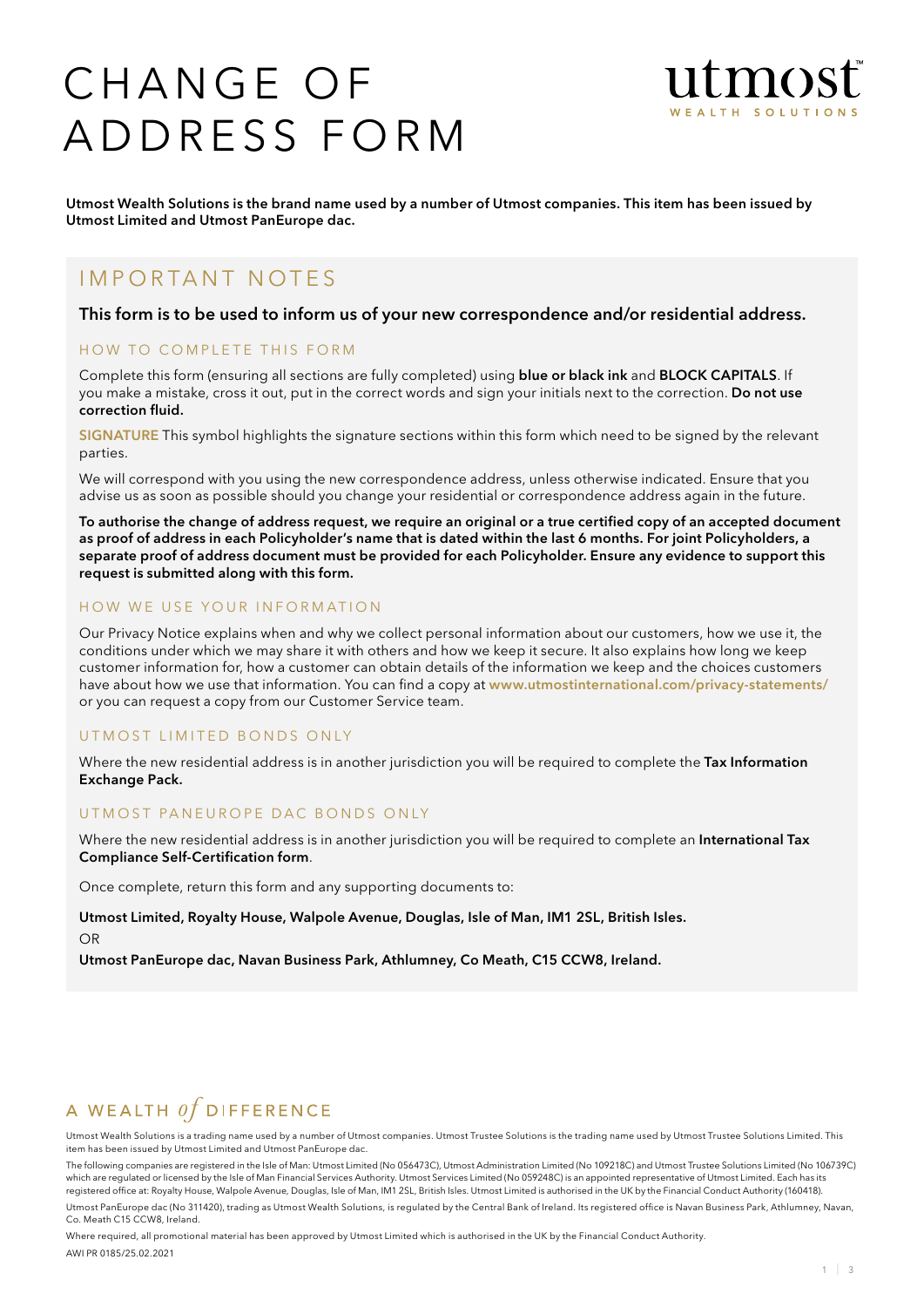## UTMOST WEALTH SOLUTIONS CHANGE OF ADDRESS FORM

|                                  | PERSONAL DETAILS                                       |                                                                                                         |                                               |  |  |
|----------------------------------|--------------------------------------------------------|---------------------------------------------------------------------------------------------------------|-----------------------------------------------|--|--|
| 1                                | Product provider                                       | Utmost Limited<br>Utmost PanEurope dac                                                                  |                                               |  |  |
|                                  | 2 Full name of individual(s)<br>changing their address | We will require<br>original certified<br>address.                                                       | an original or a true<br>copy of proof of new |  |  |
|                                  | 3 Policy number                                        |                                                                                                         |                                               |  |  |
| 4                                | Telephone number                                       |                                                                                                         |                                               |  |  |
| 5                                | Email address                                          |                                                                                                         |                                               |  |  |
| CHANGE OF ADDRESS<br>$\mathsf B$ |                                                        |                                                                                                         |                                               |  |  |
|                                  | 1 Which address do you<br>want to change?              | Residential address<br>Correspondence address                                                           |                                               |  |  |
| $\mathbf{2}$                     | Previous address                                       |                                                                                                         |                                               |  |  |
|                                  | Postcode                                               |                                                                                                         |                                               |  |  |
|                                  |                                                        | $\qquad \qquad -$                                                                                       |                                               |  |  |
| 3                                | New residential address                                |                                                                                                         |                                               |  |  |
|                                  | Postcode                                               | $\overline{\phantom{m}}$                                                                                |                                               |  |  |
| 4                                | New correspondence<br>address                          | Same as new residential address<br>or different to the above residential address (please specify below) |                                               |  |  |
|                                  |                                                        |                                                                                                         |                                               |  |  |
|                                  |                                                        |                                                                                                         |                                               |  |  |
|                                  | Postcode                                               |                                                                                                         |                                               |  |  |
| 5                                | Country(ies) of tax residency                          | $\qquad \qquad -$                                                                                       |                                               |  |  |
|                                  |                                                        |                                                                                                         |                                               |  |  |
| 6                                | New telephone number<br>(if applicable)                |                                                                                                         |                                               |  |  |
|                                  | (including international<br>dialling code)             |                                                                                                         |                                               |  |  |